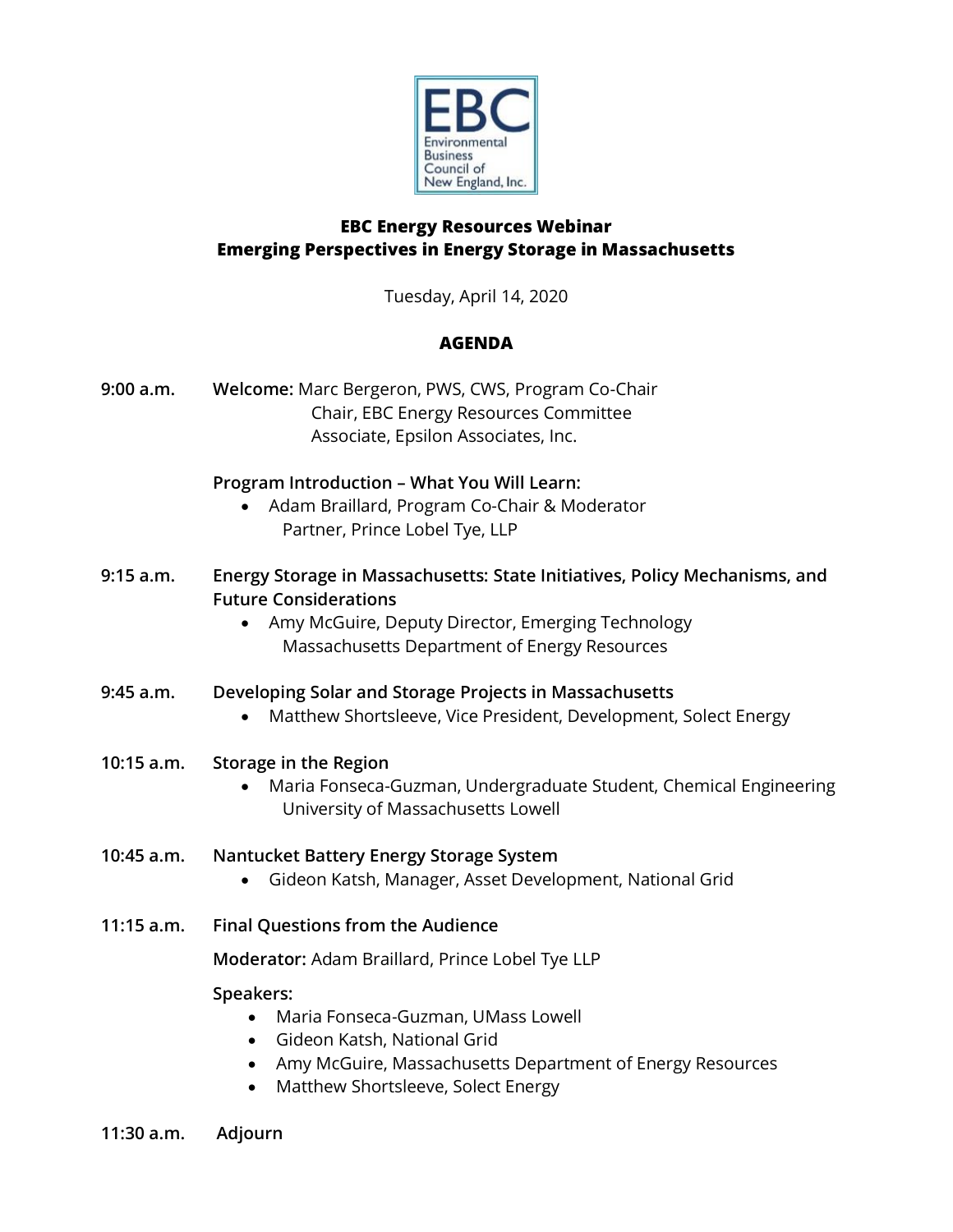#### **PROGRAM CO-CHAIRS**

**Marc Bergeron**, PWS, CWS, Associate Epsilon Associates, Inc. 3 Mill & Main Place, Suite 250, Maynard, MA 01754 978.461.6253 | M 508.212.0420 | mbergeron@epsilonassociates.com

Marc Bergeron is a Principal and member of the Ecological Sciences Team at Epsilon Associates in Maynard, Massachusetts. He has 26 years of professional experience successfully obtaining local, state, and federal environmental permits to support private and public development, transportation-related, and energy projects throughout the Northeastern US. He has a diverse background in environmental studies, specializing in wetland delineation, assessment, and mitigation, construction monitoring, ecological inventories, wildlife habitat assessments, and vernal pool ecology. He is also particularly knowledgeable in siting and licensing energy facilities such as natural gas pipelines, overhead and underground electric transmission lines, and renewable/traditional power generation facilities.

#### **Adam Braillard**, Partner

Prince Lobel Tye, LLP One International Place, Suite 3700, Boston, MA 02110 617.456.8153 | M 508.954.7702 | abraillard@princelobel.com

Adam F. Braillard is a partner in the firm's Real Estate, Telecommunications, Cannabis, and Renewable Energy Practice Groups. Adam brings more than 18 years of experience in transactional and commercial land use development, encompassing a broad range of sophisticated commercial real estate matters. He regularly counsels clients on permitting, leasing, and sales and acquisitions, as well as on company formation and financing. Adam's diverse real estate experience, his ability to stay upto-the-minute on the constant changes in the field of renewable energy, and his skill for taking complicated subjects and making them easily understood, make him a valued resource to his clients.

#### **SPEAKERS**

**Maria Fonseca-Guzman**, Undergraduate Student Chemical Engineering University of Massachusetts Lowell 327 Aiken Street, Lowell, MA 01854 678.900.3798 | Maria\_FonsecaGuzman@student.uml.edu

Maria is an undergraduate student pursuing a B.S. in Chemical Engineering at UML since 2017. She is a researcher in the Ross Lab in the university's chemistry department where she is focused on synthesizing alloy nanoparticles. More broadly, she is interested in employing a mix of technical novelty and advanced policy to address challenges in energy.

**Gideon Katsh**, Manager, Asset Development National Grid 40 Sylvan Road, Waltham, MA 02451 781.907.2138 | M 781.227.7419 | gideon.katsh@nationalgrid.com

Gideon is Manager of Asset Development Strategy at National Grid, where he provides insight to how electric networks must support and adapt with policy and future drivers of growth, particularly clean energy and new technologies. He has previously worked in National Grid's Regulatory and Corporate Strategy teams